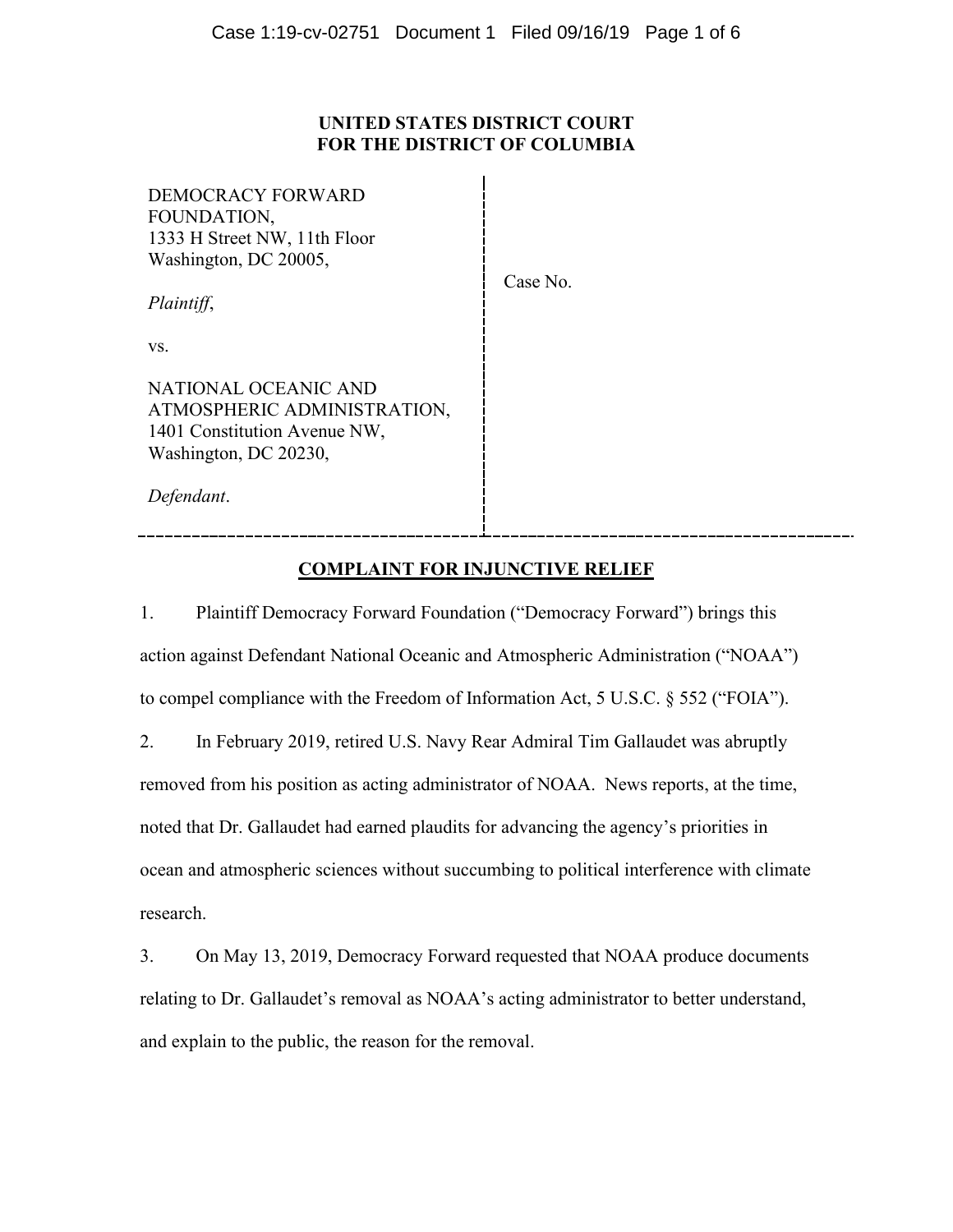4. NOAA has failed to respond sufficiently to Democracy Forward's request.

Democracy Forward therefore respectfully requests that the Court compel NOAA to comply with the FOIA.

#### **Jurisdiction and Venue**

5. This Court has jurisdiction over this action pursuant to 5 U.S.C. § 552(a)(4)(B) and 28 U.S.C. § 1331.

6. Venue is proper in this district pursuant to 5 U.S.C.  $\S 552(a)(4)(B)$  and 28 U.S.C. § 1391(e).

#### **Parties**

7. Plaintiff Democracy Forward Foundation is a not-for-profit organization incorporated under the laws of the District of Columbia and based in Washington, D.C. Democracy Forward works to promote transparency and accountability in government, in part, by educating the public on government actions and policies.

8. Defendant NOAA is a federal agency within the meaning of FOIA, *see* 5 U.S.C. § 552(f)(1). NOAA has possession, custody, and control of records that Democracy Forward has requested.

## **Factual Allegations**

9. On May 13, 2019, Democracy Forward submitted a request to NOAA for all records that (i) refer or relate to the removal of Dr. Gallaudet as NOAA's acting administrator, and (ii) were sent or received by any of the following NOAA employees:

- a. Julie Roberts, Communications Director
- b. Scott Smullen, Communications Deputy Director
- c. Chris Vaccaro, Senior Media Relations Specialist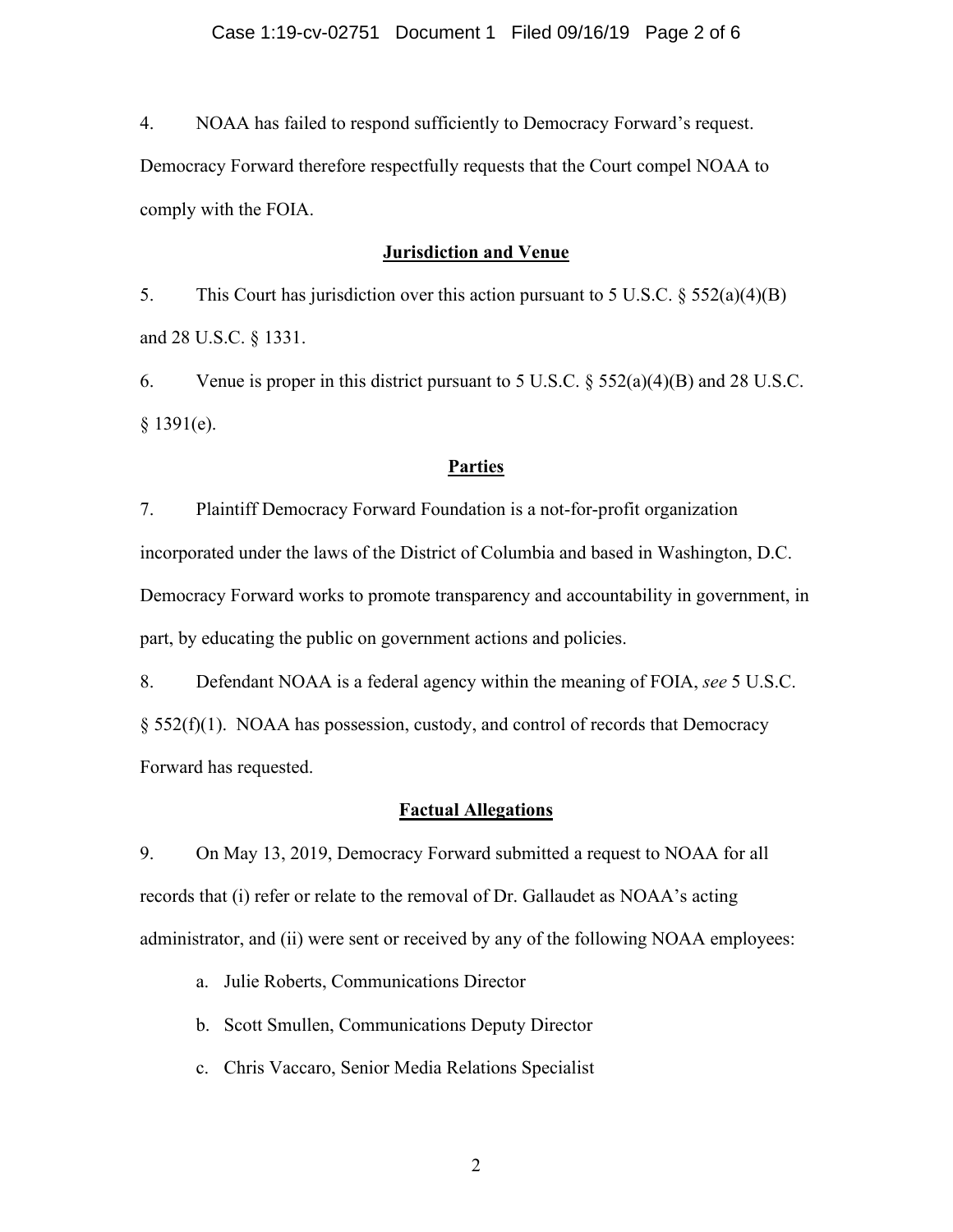- d. John Luce, General Counsel
- e. Kristen L. Gustafson, Deputy General Counsel
- f. Jeffrey S. Dillen, Deputy General Counsel
- g. Wendy Lewis, Director of the Office of Legislative & Intergovernmental Affairs
- h. Brandon Elsner, Senior Policy Advisor
- i. Taylor Jordan, Senior Policy Advisor
- j. Stuart Levenbach, Chief of Staff

Ex. A, FOIA Request at 1-2.

10. The request was limited to records created from January 1, 2019 to the date the search was performed.

11. The May 13, 2019 request was assigned tracking number: DOC-NOAA-2019- 001232.

12. Democracy Forward sought a waiver of search and duplicating fees for the FOIA request under 5 U.S.C.  $\S$  552(a)(4)(A)(iii) and 12 C.F.R.  $\S$  1070.22, which require waiver of fees if the disclosure is "likely to contribute significantly to public understanding of the operations or activities of the government and is not primarily in the commercial interest of the requester." Ex. A at 3-4.

13. NOAA's determination regarding Democracy Forward's FOIA request was due by June 11, 2019. *See* 5 U.S.C. § 552(a)(6)(A)(i). NOAA did not respond to the request by the due date.

14. On June 26, 2019, Democracy Forward sent NOAA an email inquiring about the status of the overdue FOIA response. *See* Ex. B. Democracy Forward received no response to this email.

3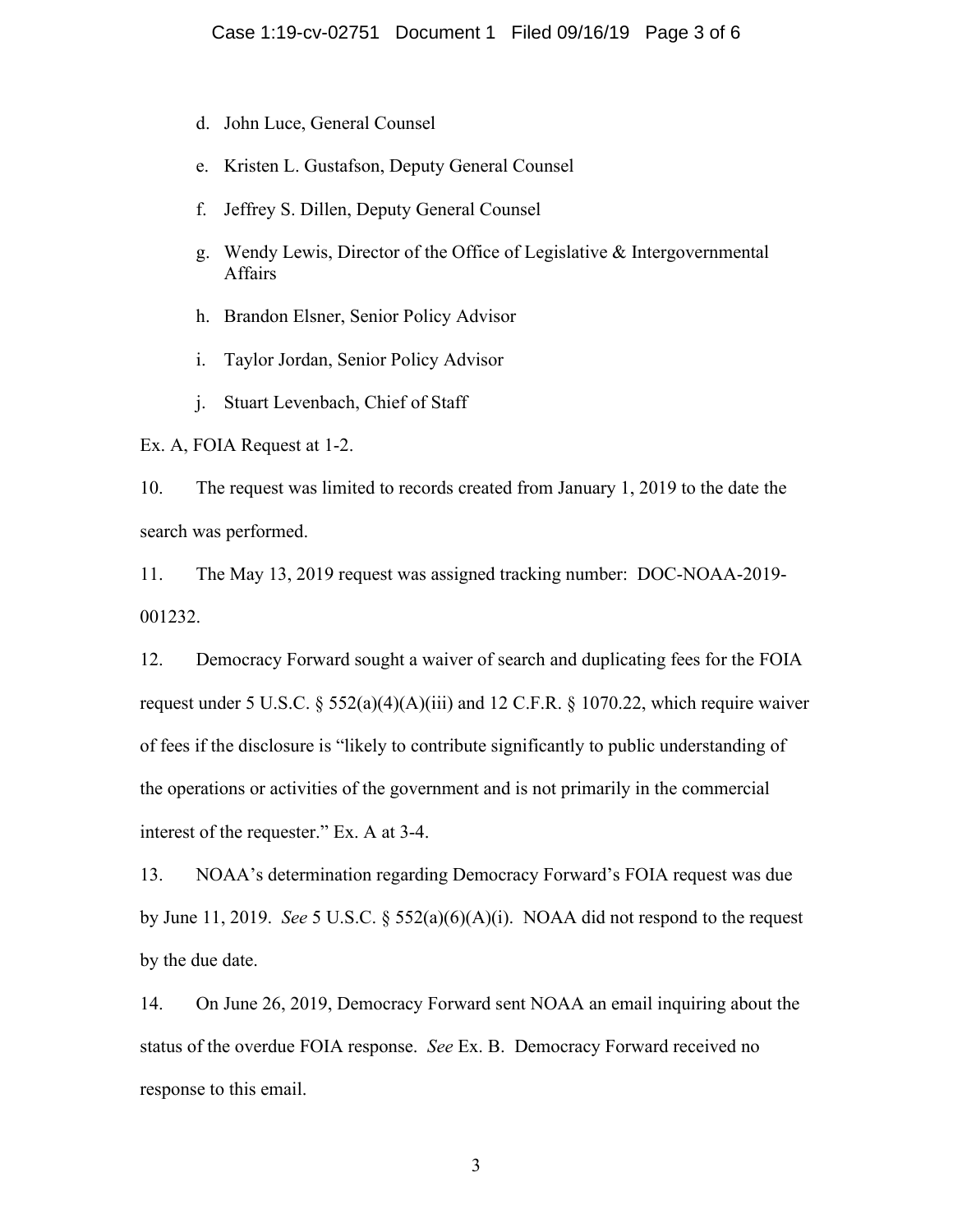#### Case 1:19-cv-02751 Document 1 Filed 09/16/19 Page 4 of 6

15. On July 29 and July 30, 2019, Democracy Forward sent NOAA two additional emails inquiring about the overdue response. *See* Ex. C.

16. NOAA finally replied to Democracy Forward on July 31, 2019, acknowledging receipt of the FOIA request and informing Democracy Forward that the fee waiver request had been granted on May 21, 2019. *See* Ex. C. NOAA also represented that it had a backlog of FOIA requests in queue for processing. NOAA has since provided no further response or documents.

17. As of the date of this Complaint, NOAA has failed produce any requested records or demonstrate that they are lawfully exempt from production. *See* 5 U.S.C.

 $\S$  552(a)(6)(A)(i), (C). Nor has NOAA notified Democracy Forward of the scope of any responsive records NOAA intends to produce or withhold and the reasons for any withholdings, or informed Democracy Forward that it may appeal any adequately specific, adverse determination.

18. Because NOAA has "fail[ed] to comply with the applicable time limit provision" of the FOIA, even with the benefit of any extensions of time which NOAA might have claimed, Democracy Forward is "deemed to have exhausted [its] administrative remedies." *See id.* § 552(a)(6)(C)(i).

#### **Claims for Relief**

#### **Count One (Violation of FOIA) 5 U.S.C. § 552**

19. Democracy Forward repeats and incorporates by reference the foregoing paragraphs as if fully set forth herein.

20. By failing to respond to Democracy Forward's request within the statutorily mandated time period, NOAA has violated its duties under FOIA, *see* 5 U.S.C. § 552 *et* 

4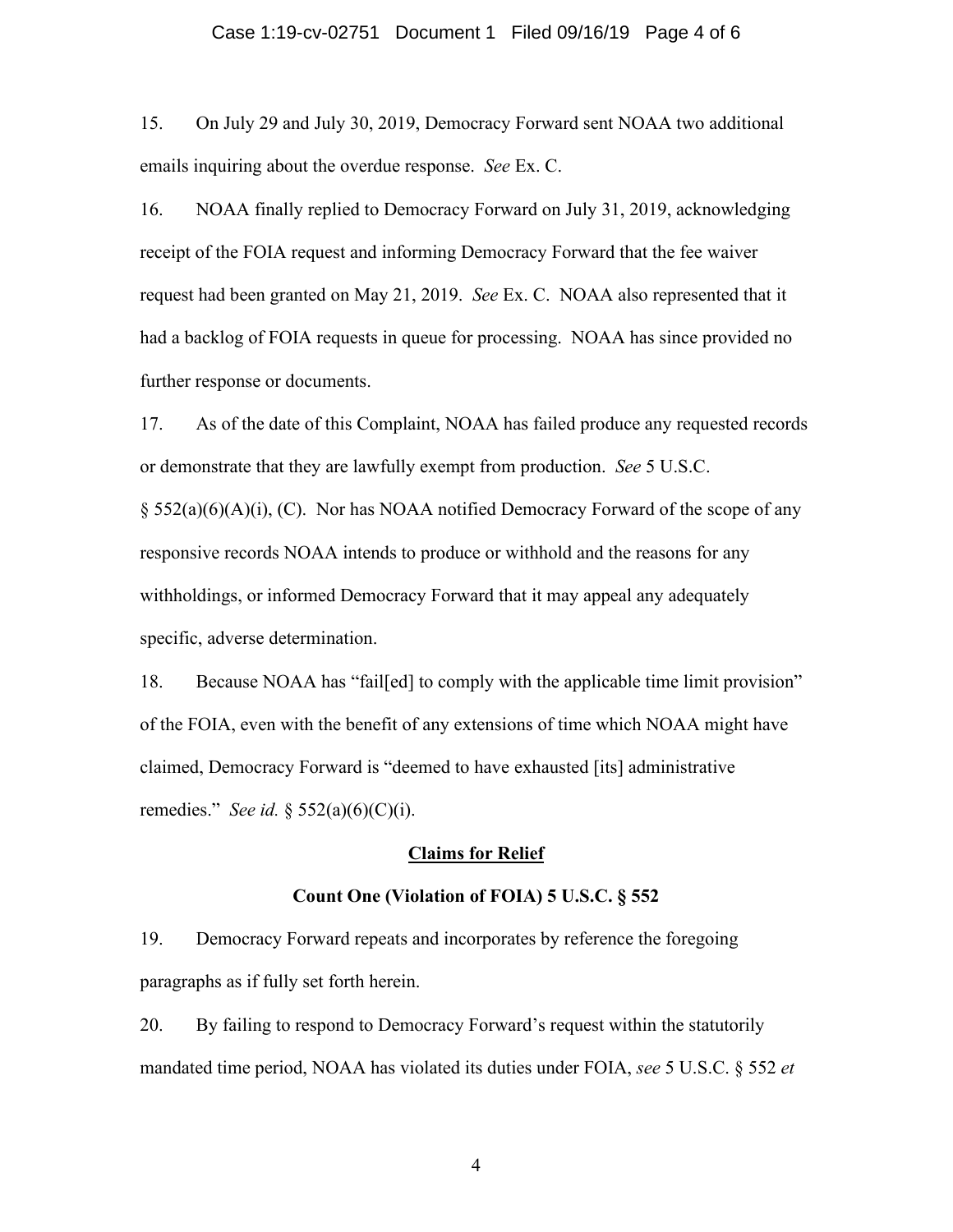*seq.*, including but not limited to its duties to conduct a reasonable search for responsive records, to take reasonable steps to release all reasonably segregable nonexempt information, and to not withhold responsive records.

21. Democracy Forward is being irreparably harmed by NOAA's violation of the FOIA, and Democracy Forward will continue to be irreparably harmed until NOAA is compelled to comply with the FOIA.

## **Prayer for Relief**

WHEREFORE, Democracy Forward respectfully requests that this Court:

- 1. order NOAA to conduct a search for any and all responsive records to Democracy Forward's FOIA request and demonstrate that it employed search methods reasonably likely to lead to discovery of records responsive to Democracy Forward's FOIA request;
- 2. order NOAA to produce, by a date certain, any and all nonexempt records responsive to Democracy Forward's FOIA request and a *Vaughn* index of any responsive records withheld under a claim of exemption;
- 3. enjoin NOAA from continuing to withhold any and all nonexempt records responsive to Democracy Forward's FOIA request;
- 4. award Democracy Forward its attorneys' fees and other litigation costs reasonably incurred in this action pursuant to 5 U.S.C.  $\S$  552(a)(4)(E); and
- 5. grant any other relief this Court deems appropriate.